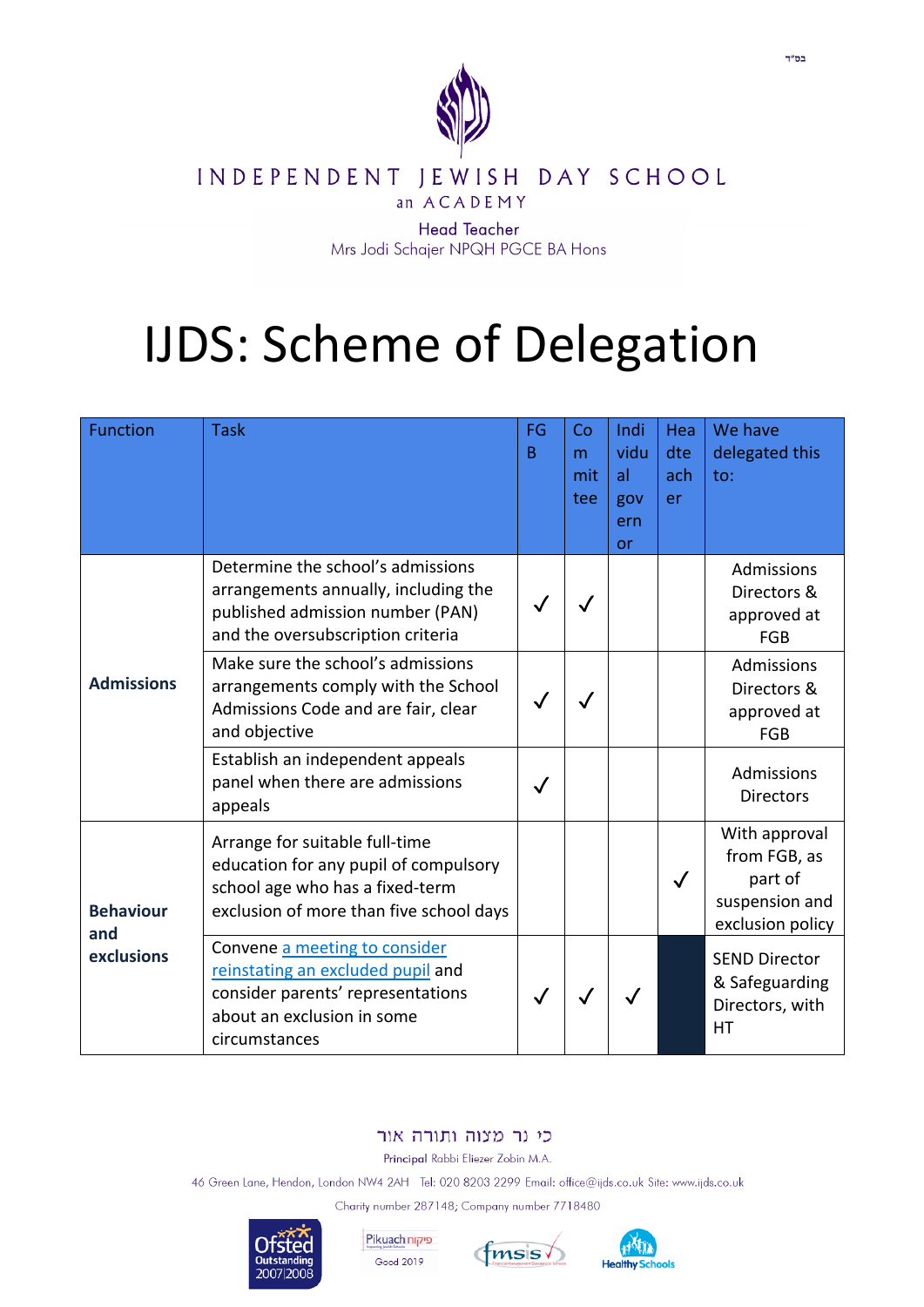| <b>Function</b>               | <b>Task</b>                                                                                                                                                                                                                                                       | FG<br>B | Co<br>m<br>mit<br>tee | Indi<br>vidu<br>al<br>gov<br>ern<br>or | Hea<br>dte<br>ach<br>er | We have<br>delegated this<br>to:                                                      |
|-------------------------------|-------------------------------------------------------------------------------------------------------------------------------------------------------------------------------------------------------------------------------------------------------------------|---------|-----------------------|----------------------------------------|-------------------------|---------------------------------------------------------------------------------------|
|                               | Arrange an independent review panel<br>to consider permanent exclusions,<br>where requested by parents                                                                                                                                                            |         |                       |                                        |                         |                                                                                       |
| <b>Curriculum</b>             | Make sure the school teaches a broad<br>and<br>balanced curriculum to the age of 11                                                                                                                                                                               |         |                       |                                        |                         | Overseen by<br>Education<br><b>Directors</b>                                          |
| <b>Finance and</b><br>budgets | Make day-to-day spending decisions<br>under the amount of £500                                                                                                                                                                                                    |         |                       |                                        |                         |                                                                                       |
|                               | Appoint a senior executive leader as<br>the accounting officer and a chief<br>financial officer of the trust                                                                                                                                                      |         |                       |                                        |                         | HT is the Senior<br>Executive<br>Leader. SBM is<br>the CFO.                           |
|                               | Maintain adequate accounting records<br>and prepare an annual report and<br>accounts in line with the Charity<br><b>Commission's Statement of</b><br>Recommended Practice (SORP) and<br><b>Education and Skills Funding Agency's</b><br>(ESFA) Accounts Direction |         |                       |                                        |                         | Finance<br>Committee,<br>CFO, approved<br>by FGB                                      |
|                               | Appoint an auditor                                                                                                                                                                                                                                                |         |                       |                                        |                         | Finance<br>Committee and<br>FGB                                                       |
|                               | Participate in annual accounts<br>consolidation exercises as<br>communicated by the Department for<br>Education                                                                                                                                                   |         |                       |                                        |                         | Finance<br>Committee and<br>FGB                                                       |
|                               | Refer potentially novel and<br>contentious transactions to Education<br>and Skills Funding Agency (ESFA) for<br>explicit prior authorisation                                                                                                                      |         |                       |                                        | $\checkmark$            | HT as Senior<br>Executive<br>Leader, with<br>finance<br>committee and<br>FGB approval |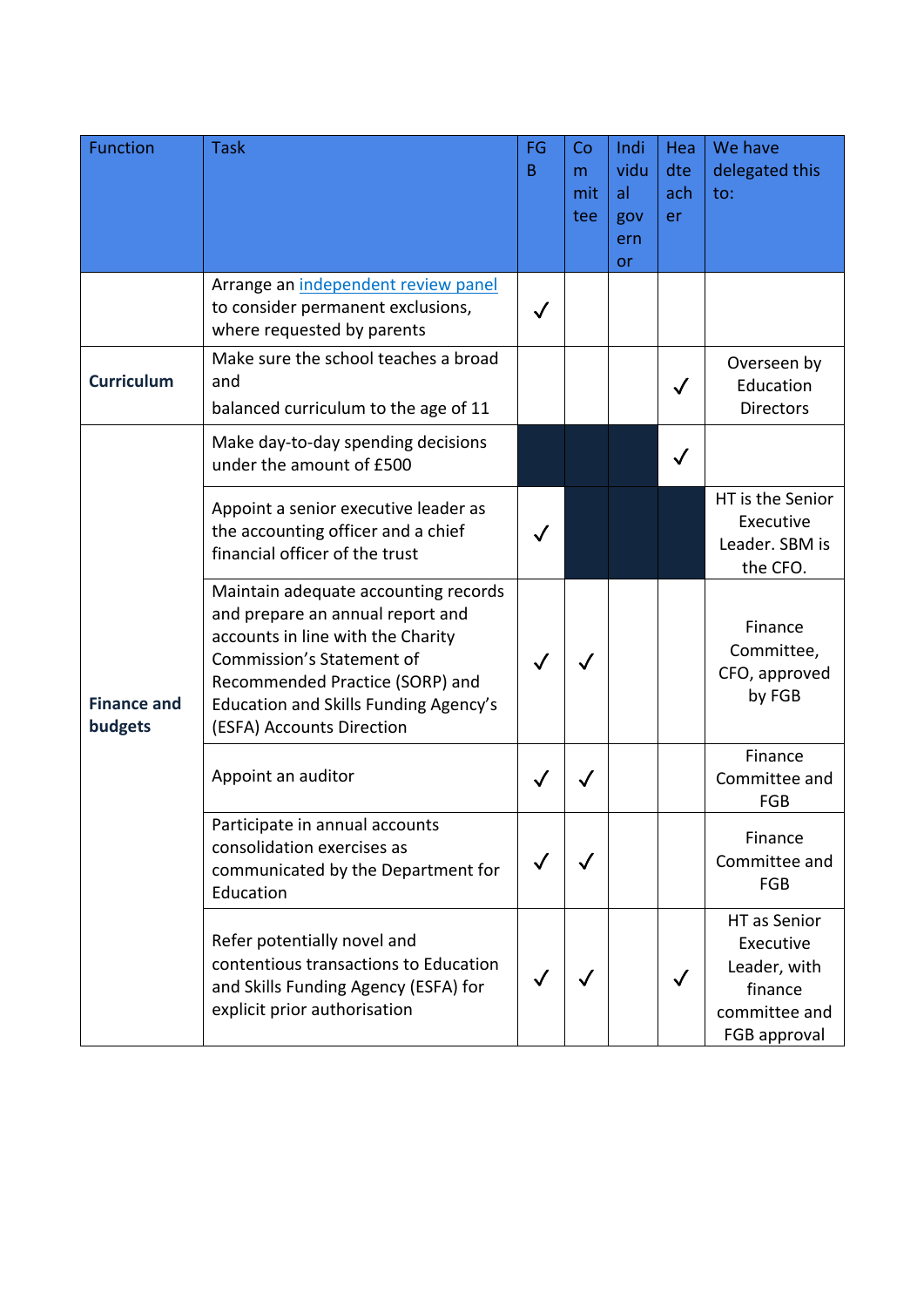| <b>Function</b>                         | <b>Task</b>                                                                                                                                                                              | FG<br>B      | Co<br>m<br>mit<br>tee | Indi<br>vidu<br>al<br>gov<br>ern<br>or | Hea<br>dte<br>ach<br>er | We have<br>delegated this<br>to:                         |
|-----------------------------------------|------------------------------------------------------------------------------------------------------------------------------------------------------------------------------------------|--------------|-----------------------|----------------------------------------|-------------------------|----------------------------------------------------------|
|                                         | Make sure that the trust has adequate<br>insurance cover or has opted into the<br>academies risk protection<br>arrangement (RPA)                                                         |              |                       |                                        |                         | Finance and<br>Premises<br>Committee and<br>FGB          |
|                                         | Establish an audit and risk committee<br>If your trust's annual income is less<br>than £50 million, you can combine it<br>with another committee                                         |              |                       |                                        |                         | Is combined<br>with Finance<br>and Premises<br>Committee |
|                                         | Approve a balanced budget each<br>financial year and submit to the ESFA                                                                                                                  |              |                       |                                        |                         |                                                          |
|                                         | Maintain a published register of<br>interests, including the business and<br>pecuniary interests of members,<br>trustees and local governors                                             |              |                       |                                        |                         |                                                          |
|                                         | Monitor impact of pupil premium<br>funding                                                                                                                                               |              |                       |                                        | $\checkmark$            | SEND &<br>Education<br>Committee.                        |
|                                         | Monitor impact of PE and sport<br>premium funding                                                                                                                                        |              |                       |                                        |                         | Education<br>Committee                                   |
|                                         | Hold full governing board meetings at<br>least 3 times a year                                                                                                                            | $\checkmark$ |                       |                                        |                         |                                                          |
|                                         | Elect a chair and vice-chair of trustees                                                                                                                                                 |              |                       |                                        |                         |                                                          |
|                                         | Appoint a clerk                                                                                                                                                                          | $\checkmark$ |                       |                                        |                         |                                                          |
| <b>Governing</b><br>board<br>procedures | Determine the constitution,<br>membership and terms of reference of<br>any committee it decides to establish<br>and review this annually. Appoint or<br>elect a chair for each committee | $\checkmark$ |                       |                                        |                         |                                                          |
|                                         | Check that all statutory policies and<br>documents are in place                                                                                                                          | $\checkmark$ |                       |                                        |                         |                                                          |
|                                         | Delegate functions to committees and<br>individuals                                                                                                                                      | $\checkmark$ |                       |                                        |                         |                                                          |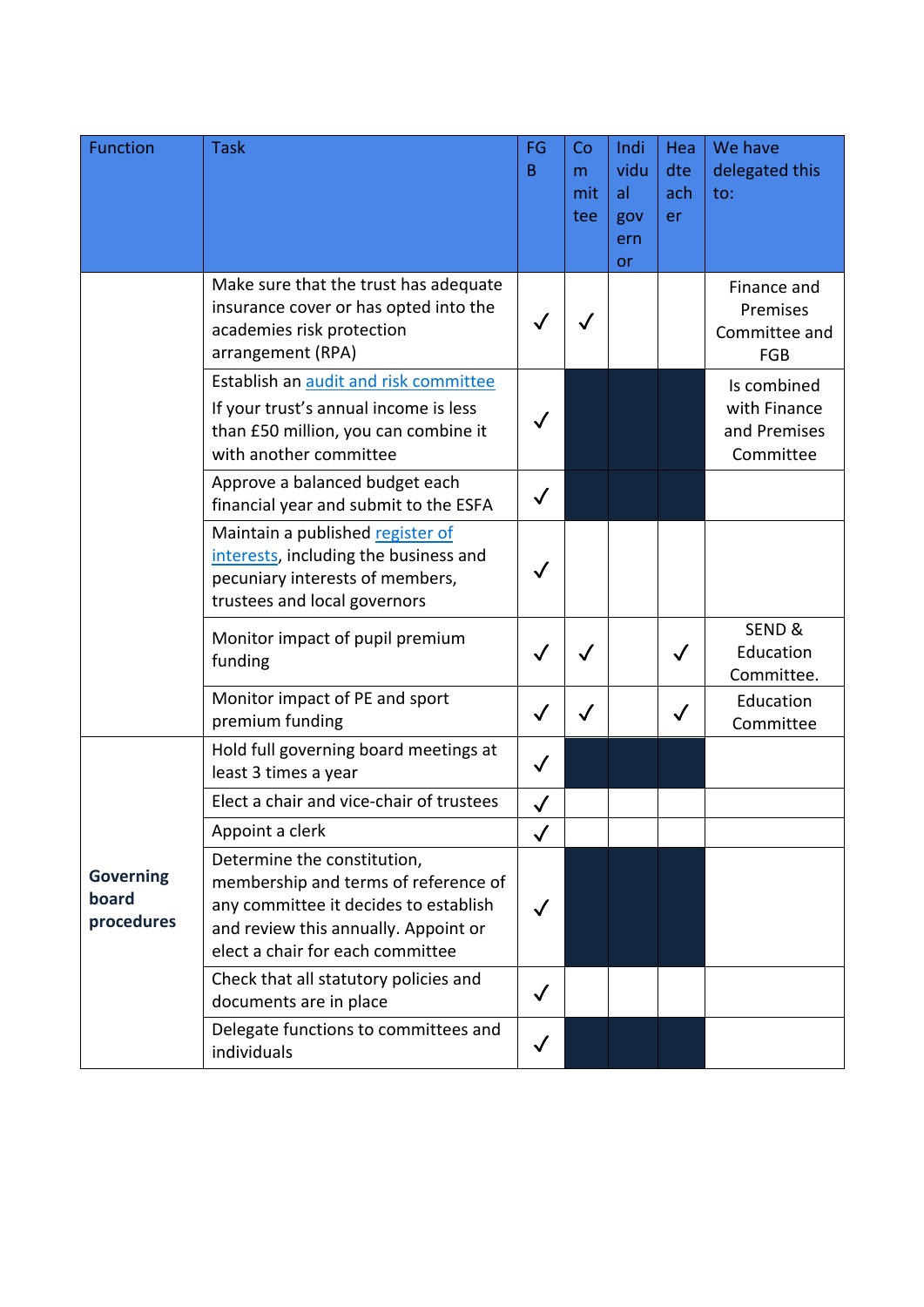| <b>Function</b>                        | <b>Task</b>                                                                                                                                                                           | FG<br>B      | Co<br>m<br>mit<br>tee | Indi<br>vidu<br>al<br>gov<br>ern<br>or | Hea<br>dte<br>ach<br>er | We have<br>delegated this<br>to:                     |
|----------------------------------------|---------------------------------------------------------------------------------------------------------------------------------------------------------------------------------------|--------------|-----------------------|----------------------------------------|-------------------------|------------------------------------------------------|
| <b>Health &amp;</b><br><b>Safety</b>   | Monitor the implementation of the<br>health and safety policy                                                                                                                         |              |                       |                                        |                         | Premises<br>Committee &<br>Safeguarding<br>Committee |
|                                        | Make sure there is an appointed<br>person in charge of first aid                                                                                                                      | $\sqrt{}$    | $\checkmark$          |                                        | $\checkmark$            | Safeguarding<br>Committee                            |
|                                        | Make sure the required information is<br>published on the school website                                                                                                              | $\checkmark$ |                       |                                        | $\checkmark$            | Headteacher<br>reports to FGB                        |
|                                        | Approve a complaints procedure                                                                                                                                                        | $\checkmark$ | $\checkmark$          | $\checkmark$                           | $\checkmark$            |                                                      |
| <b>Parents and</b><br>the<br>community | Establish a complaints panel to<br>consider formal complaints about the<br>school and any community facilities or<br>services it provides                                             | $\checkmark$ |                       |                                        |                         | Chair                                                |
|                                        | Make sure the school complies with<br>the Freedom of Information Act 2000                                                                                                             |              | $\checkmark$          |                                        |                         |                                                      |
|                                        | Make sure the school complies with<br>the General Data Protection<br><b>Regulations (GDPR)</b>                                                                                        |              | $\checkmark$          |                                        |                         | Safeguarding<br>Committee                            |
|                                        | Make sure eligible pupils receive free<br>school meals<br>(This includes all pupils in reception,<br>year 1 and year 2)                                                               |              |                       |                                        |                         | Finance<br>Committee                                 |
| <b>Pupil</b><br>wellbeing              | Appoint a designated teacher to<br>promote the educational achievement<br>of looked after children (LAC) and post-<br>LAC and that they undertake<br>appropriate training             |              |                       |                                        | ✓                       | <b>SEND</b><br>committee                             |
|                                        | Make sure the school complies with<br>the Equality Act 2010 and the Public<br>Sector Equality Duty and publishes<br>equality objectives and information<br>about how it is doing this |              |                       |                                        |                         |                                                      |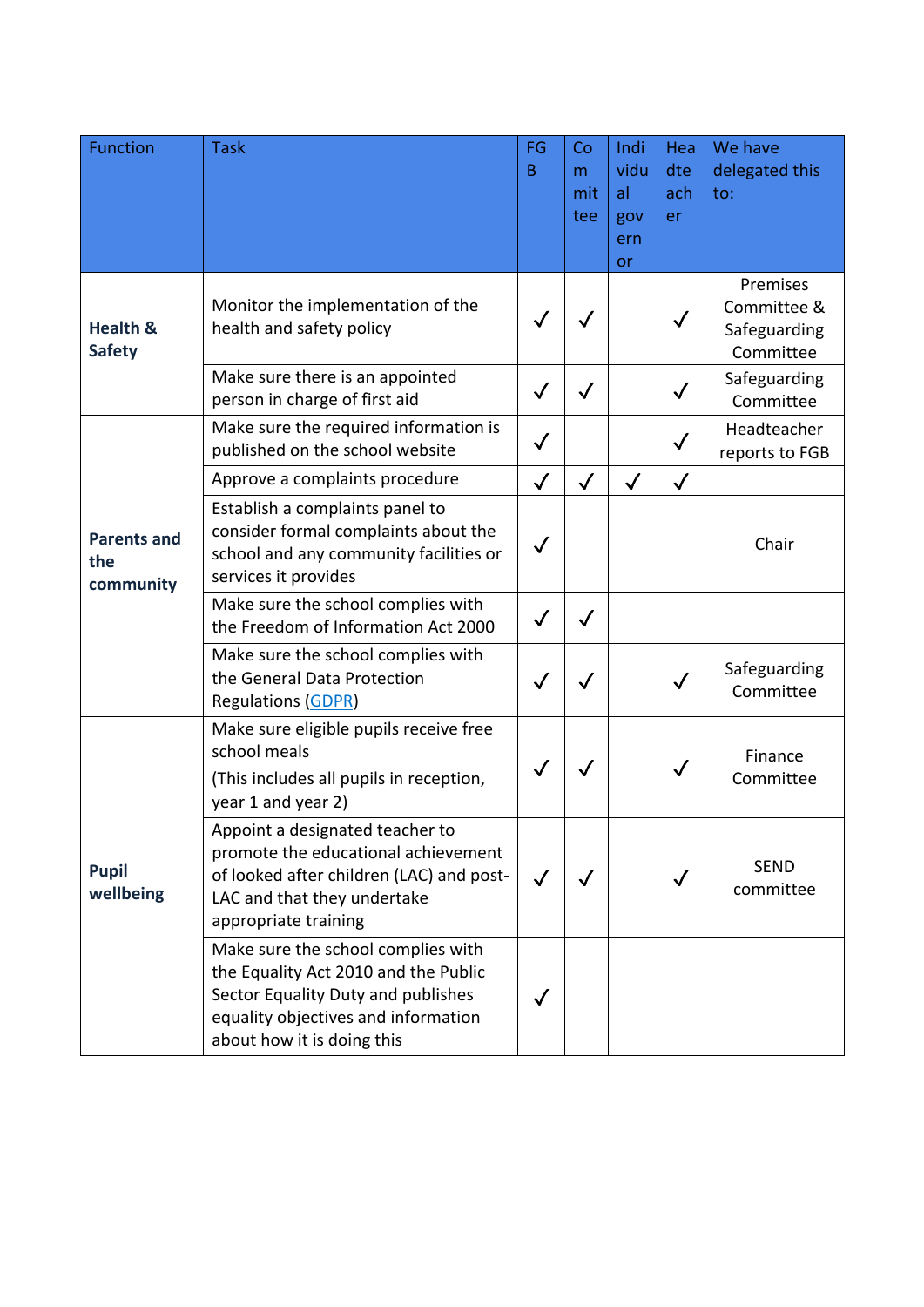| <b>Function</b>                                                                           | <b>Task</b>                                                                                                                        | FG<br>B      | Co<br>m<br>mit<br>tee | Indi<br>vidu<br>al<br>gov<br>ern<br>or | Hea<br>dte<br>ach<br>er | We have<br>delegated this<br>to:        |
|-------------------------------------------------------------------------------------------|------------------------------------------------------------------------------------------------------------------------------------|--------------|-----------------------|----------------------------------------|-------------------------|-----------------------------------------|
|                                                                                           | Make arrangements for supporting<br>pupils with medical conditions                                                                 | $\checkmark$ | $\checkmark$          |                                        | $\checkmark$            | <b>SEND</b><br>Committee                |
|                                                                                           | Check that the school complies with<br>statutory guidance on safeguarding                                                          |              |                       |                                        | $\checkmark$            | Safeguarding<br>Committee               |
|                                                                                           | Make sure there's a child protection<br>policy in place                                                                            |              |                       |                                        |                         |                                         |
| Safe-<br>guarding                                                                         | Make sure a senior board level<br>governor takes leadership<br>responsibility for safeguarding and that<br>they receive training   |              |                       |                                        | $\checkmark$            |                                         |
|                                                                                           | Make sure governors receive<br>safeguarding training                                                                               |              | $\checkmark$          | $\checkmark$                           | $\checkmark$            |                                         |
|                                                                                           | Appoint a member of staff to be the<br>designated safeguarding lead                                                                |              |                       |                                        | $\checkmark$            |                                         |
|                                                                                           | Make sure that effective support is<br>provided for any employee facing an<br>allegation                                           |              |                       |                                        | $\checkmark$            | Safeguarding<br>Committee               |
| <b>Special</b><br><b>Educational</b><br><b>Needs and</b><br><b>Disabilities</b><br>(SEND) | Designate a member of the governing<br>board or a committee to have<br>oversight of the school's arrangements<br>for SEND          |              |                       |                                        |                         |                                         |
|                                                                                           | Make sure that the necessary special<br>education provision is made for any<br>pupil who has SEN, and monitor its<br>effectiveness |              |                       |                                        |                         | Send<br>Committee                       |
|                                                                                           | Make sure that parents are notified by<br>the school when special educational<br>provision is being made for their child           |              |                       |                                        | $\checkmark$            | Reported to<br><b>SEND</b><br>Committee |
|                                                                                           | Make sure the school produces and<br>publishes online its school SEN<br>information report                                         | $\checkmark$ | $\checkmark$          |                                        | $\checkmark$            | <b>SEND</b><br>Committee                |
|                                                                                           | Co-operate with the local authority in<br>developing the local offer                                                               |              | $\checkmark$          |                                        |                         | <b>SEND</b><br>Committee                |